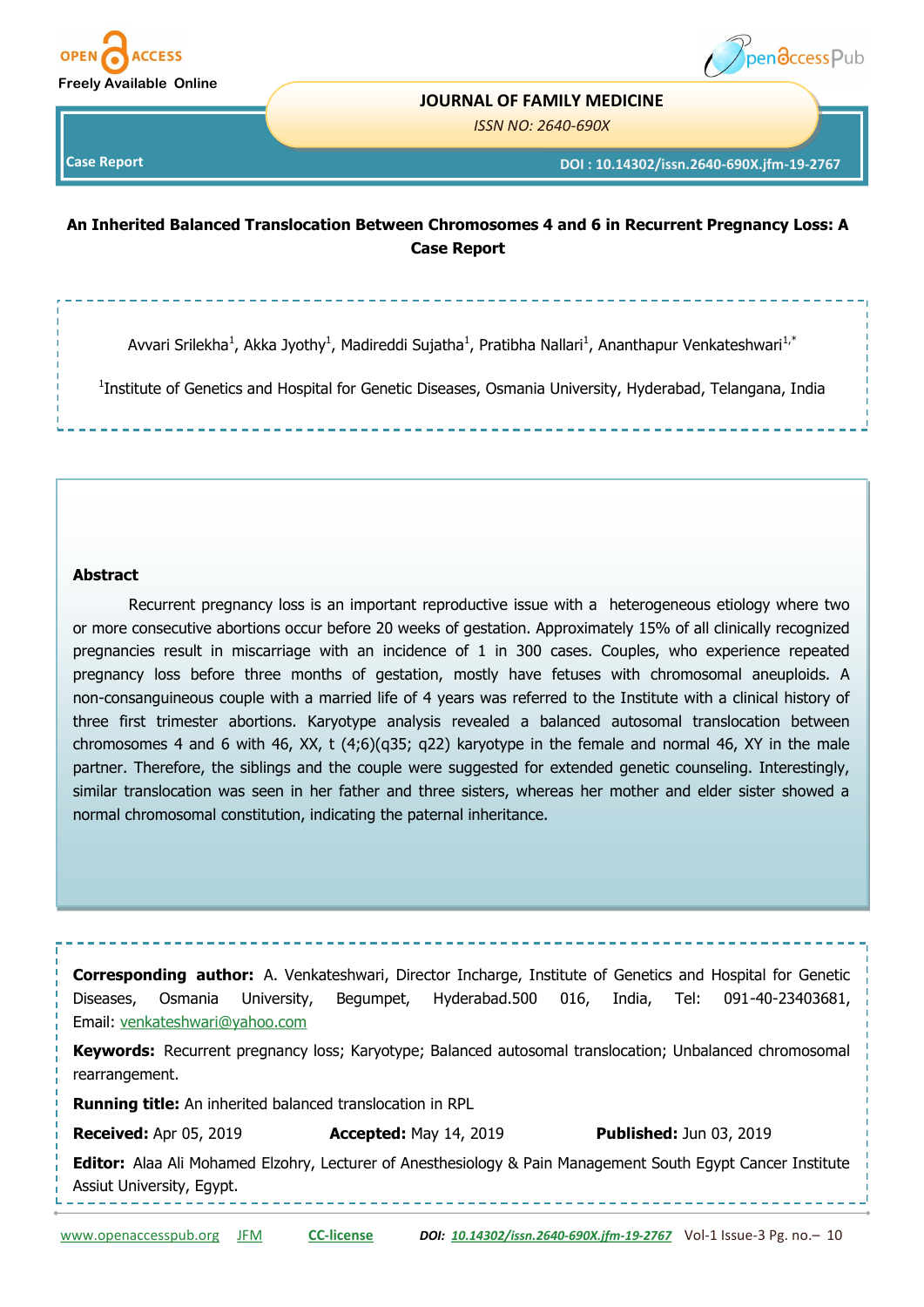

# **Introduction**

Embryonic or fetal demise is one of the most common outcome of conception where nature's quality control works in selecting genetically normal offspring [1]. Recurrent pregnancy loss (RPL) is a heterogeneous condition involving endocrine, uterine, genetic, immunological, anatomical, along with psychological factors [2]. Pregnancy loss may occur at any time before the second trimester but is most common during the first trimester of gestation [3]. About 50% of conceptions are spontaneously lost prior to term considered as the most perplexing problems of gynecology and a significant cause of maternal mortality. The chromosomal structural abnormality is seen in 2–5% of the cytogenetically abnormal conceptus and the most frequent types are balanced and unbalanced translocations. Translocations are described as the exchange of chromosomal material between two non-homologous chromosomes where carriers of balanced chromosomal translocations are phenotypically normal, but more than 50% of their gametes are unbalanced due to abnormal segregation during meiosis, thus forming reproductive disturbances. This could occur in 2.2% of couples with one miscarriage, 4.8% with two miscarriages, and 5.7% with more than three miscarriages [4]. The rate of structural chromosomal abnormalities is more in cases with RPL when compared to numerical chromosomal aberrations. Hence, the couples experiencing RPL must be screened for chromosomal abnormalities before any other investigations and medications.



The present case study reports a female with an inherited balanced translocation between chromosomes 4 and 6 at long arms of 35 and 22 breakpoints respectively.

#### Case Presentation

A non-consanguineous couple with a complaint of RPL was referred to the institute. The age of the female was 24yr and male was 30 yr with a married life of 4 years. The clinical history of the couple showed three spontaneous abortions at the first trimester. The pedigree analysis shows that the female has four siblings and no brothers whereas the male partner has one sister and one brother who are fertile (Figure 1). The female pro-band has no other complaints except RPL. Informed consent was obtained from the couple.

## **Methods**

Cytogenetic analysis of peripheral blood lymphocytes of the couple was performed according to Moorehead et al. (1960) protocol, and standard GTG-banding was done [5,6] . 25 metaphases were screened and analyzed using ASI software. The interpretation was made as per ISCN 2016 [7]. Karyotype analysis revealed a balanced autosomal translocation between chromosomes 4 and 6 in the female partner. Further, the karyotype analysis was carried out in proband's family to check for the inheritance pattern.

### **Results**

Karyotype analysis revealed a balanced autosomal translocation between chromosomes 4 and 6

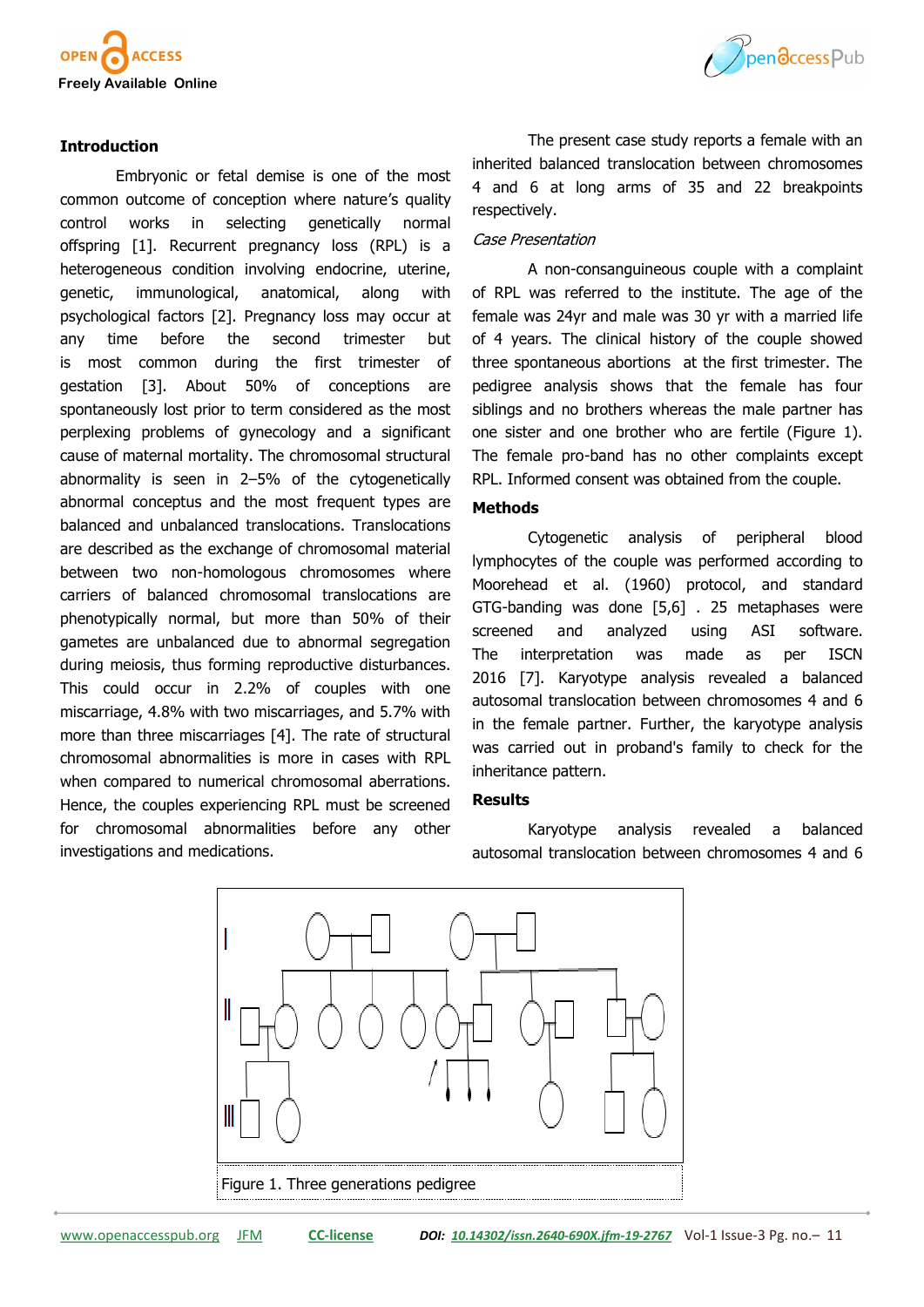



with 46, XX, t(4;6)(q35; q22) chromosomal constitution in the female partner and a normal karyotype of 46, XY in the male partner (Figure 2). The father and three sisters of the female partner had shown a similar translocation whereas her mother and elder sister showed a normal karyotype.

#### **Discussion**

Couples with balanced translocations usually have a normal phenotype but may have infertility associated with oligospermia in males and miscarriages in females. This is because of the risk of producing unbalanced gametes that gets terminated before reaching the second trimester.

The present case reported a female partner with a history of abortions revealed 46, XX,  $t(4;6)(q35; q22)$ karyotype. The inheritance of such translocation may increase the risk of miscarriages due to mutation or segregation in the previous generations and or also influenced by the size and the genetic content of the rearranged genetic segment in the present generation or in some cases it may be a novel translocation. There are only a few reports in the literature associated with abnormalities in either chromosome 4 or chromosome 6. An earlier study by Neri et al. (1980), reported a balanced translocation between chromosomes 4 and 9  $[t (4, 9) (q35, q12)]$  with a breakpoint within the heterochromatic region of chromosome 9 in a woman with recurrent abortions [8]. Zhang et al. (2016) also

stated that the breakpoint at 4q35 was associated with recurrent pregnancy loss [9].

Similarly, previous reports have indicated a correlation between the breakpoints at 4q13, 4q21, 4q25, 4q32, and 4q35 with recurrent abortions and reproductive failures [10,11]. A study in 69 patients by Pickard et al. (2004) with psychiatric illness and mental retardation also revealed the subtelomeric deletions of chromosome 4q35.2[12]. The 4q subtelomeric region also harbors a locus that contains a candidate gene, FRG1 responsible for facioscapulohumeral muscular dystrophy. The 4q deletion does not show any of the phenotypic features of any disorder [13]. Preferably, the proximity of the gene possesses a variable number of telomeric repeat sequences (D4Z4) which seems to be the chief determinant of pathology.

Another gene from protein tyrosine phosphatase family, PTPRK, which is mapped to 6q22.2-23.1 encodes protein tyrosine phosphatases (PTPs) that regulate cell growth, differentiation, mitotic cycle, and oncogenic transformation during the development. LAMA2 another gene extends from 6q22-q23, encodes Laminin, an extracellular protein which is a major component of the basement membrane. Laminin helps to mediate the attachment, migration, and organization of cells into tissues during embryonic development by interacting with other extracellular matrix components [14]. Szafranski et al. (2015) studied six

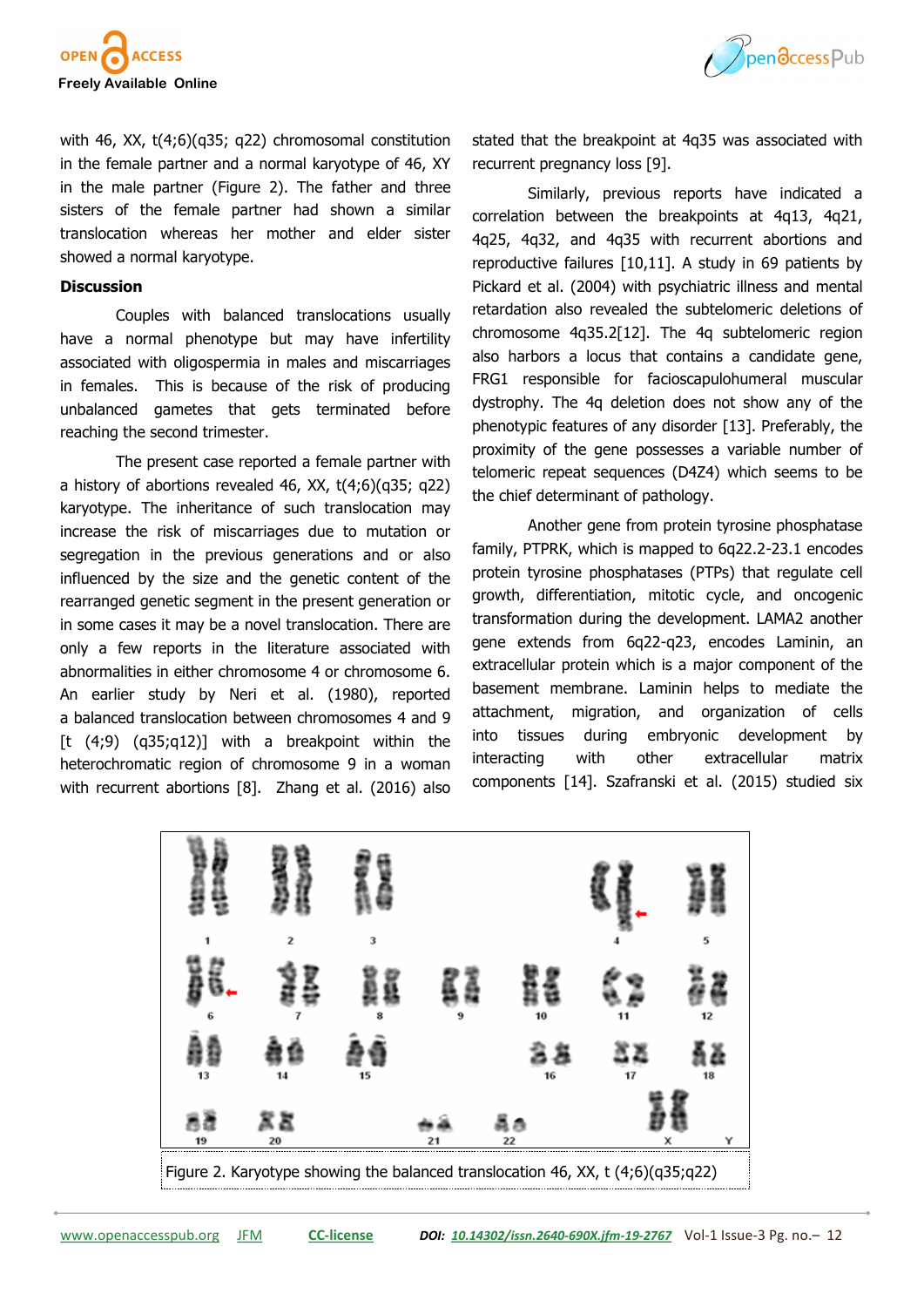



unrelated patients with non-recurrent deletions within 6q21-6q22.31 and established that the loss of this region results in a neuro-developmental disorder, characterized by language delay, cognitive deficits, epilepsy, and tremors with variable expressivity. The critical region at 6q22.1 also harbors two piRNAs and a lncRNA gene which is an antisense RNA that may regulate expression of the neighboring NUS1 gene [15]. The majority of piRNAs have a germline-restricted expression where they epigenetically regulate transposition events in humans leading to neural abnormalities [16]. Hence, disruption of the gene or group of genes at the breakpoints 4q35 and 6q22 suggests a possible cause for embryonic lethality in women experiencing RPL.

#### **Conclusion**

As there is a crucial role of chromosomal anomalies in first-trimester pregnancy loss, all the couples who encounter RPL should be evaluated for the cytogenetic abnormalities. Further, the carriers of chromosomal translocation with pre-gestational or gestational infertility should be counseled on chromosomal breakpoints and the various technologies available for assisted reproduction. A pre-implantation genetic diagnosis can be suggested for couples who are at risk of transmitting a genetic disease or structural chromosomal abnormality to their offspring. All the siblings who inherited the balanced translocation were given extended genetic counseling.

# **Acknowledgments**

Authors thank Department of Biotechnology, New Delhi, India for financial support.

# **Conflict of Interest**

The authors declare no conflict of interest.

# **References**

- 1. Sudhir N, Kaur T, Beri A, Kaur A. Cytogenetic analysis in couples with recurrent miscarriages: a retrospective study from Punjab, North India. Journal of genetics. 2016;95(4):887-94.
- 2. Rubio C, Simon C, Vidal F, Rodrigo L, Pehlivan T, Remohi J, et al. Chromosomal abnormalities and embryo development in recurrent miscarriage couples. Hum Reprod. 2003;18(1), 182-188.
- 3. Kavalier F. Investigation of recurrent miscarriages. BMJ. 2005;331:121-122
- 4. Gupta B, Singh P. The Evolving Role of Genetics in Recurrent Pregnancy Loss. In Recurrent Pregnancy Loss. 2018; 67-77
- 5. Moorhead PS, Nowell PC, Mellman WJ, Battips DT, Hungerford, D.A. Chromosome preparations of leukocytes cultured from human peripheral blood. Exp Cell Res. 1960;20:613-6.
- 6. Seabright M. A rapid banding technique for human chromosomes. Lancet. 1971;2(7731):971-2.
- 7. ISCN (2013): An International System for Human Cytogenetic Nomenclature, Shaffer LG, McGowan-Jordan J, Schmid M (eds), (S Karger, Basel 2013)
- 8. Neri G, Serra A, Bova R, Natale M T, Tedeschi B. A balanced translocation t (4; 9)(q35; q12) with a breakpoint within the heterochromatic region of chromosome 9 in a woman with recurrent abortion. Clinical genetics 1980;18:239-43.
- 9. Zhang HG, Wang RX, Pan Y, Zhu H, Zhang H, Liu R. et al. Translocation breakpoints of chromosome 4 in male carriers: clinical features and implications for genetic counseling. Genet Mol Res. 2016;15(4).
- 10. Dong Y, Li LL, Wang RX, Yu XW, Yun X, Liu RZ. Reproductive outcomes in recurrent pregnancy loss associated with a parental carrier of chromosome abnormalities or polymorphisms. Genet Mol Res. 2014;13(2):2849-56.
- 11. Ghazaey S, Keify F, Mirzaei F, Maleki, M., Tootian, S., Ahadian, M, et al. Chromosomal analysis of couples with repeated spontaneous abortions in northeastern iran. International journal of fertility & sterility. 2015;9:47.
- 12. Pickard BS, Hollox EJ, Malloy MP, Porteous DJ, Blackwood DH, Armour JA, et al. A 4q35. 2 subtelomeric deletion identified in a screen of patients with co-morbid psychiatric illness and mental retardation. BMC medical genetics. 2004;5:21.
- 13. Tupler R, Berardinelli A, Barbierato L, Hewitt JE, Lanzi G, et al. Monosomy of distal 4q does not cause facioscapulohumeral muscular dystrophy. J